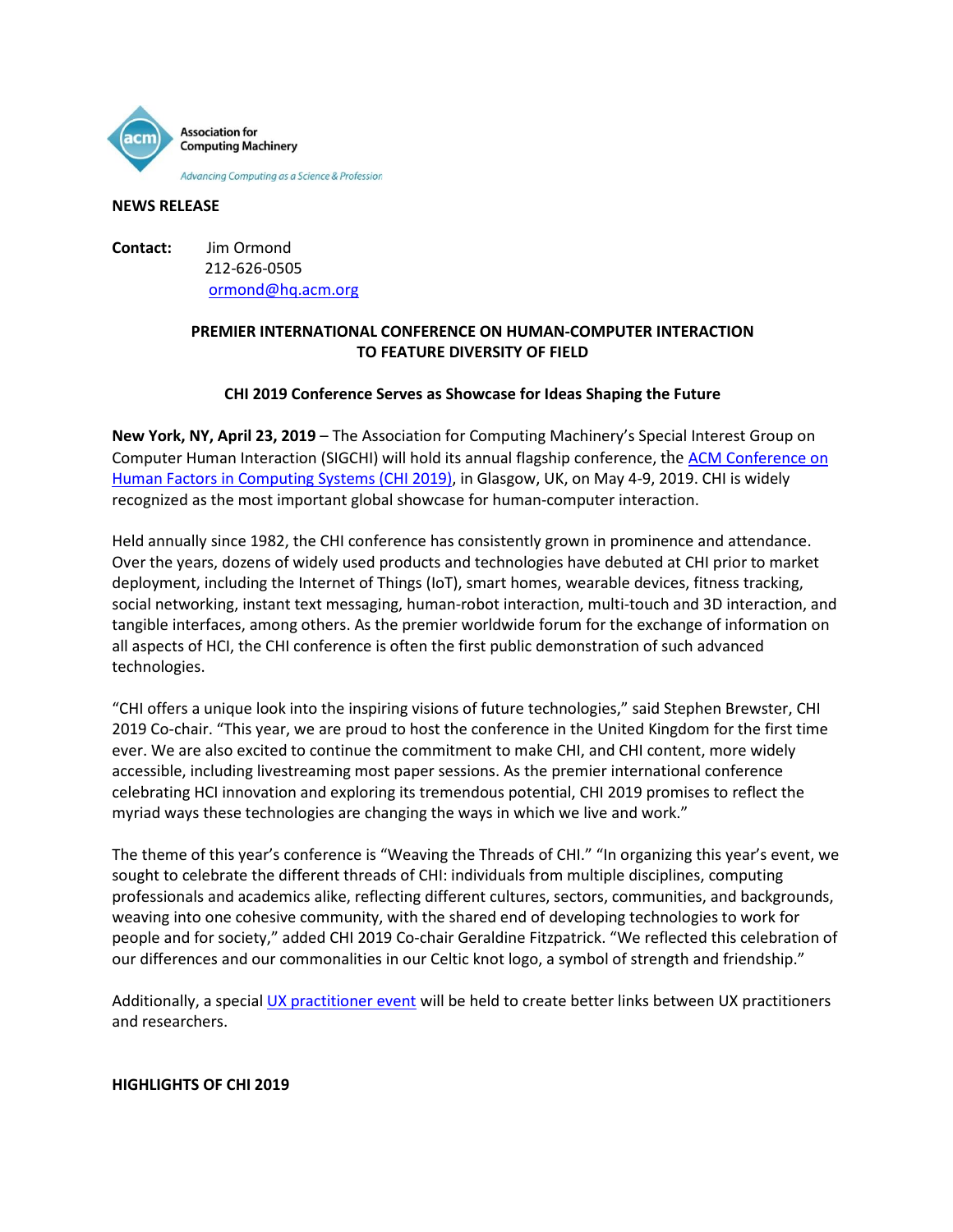(Below is a partial list of events. For a complete calendar of accepted papers, workshops, and courses, visit the CHI 2019 [Full Schedule of Events\)](https://chi2019.acm.org/for-attendees/full-schedule-of-events/).

### **Keynote Speakers**

### **Aleks Krotoski**

### **"Touchies and Feelies: Everything I Know about Human Interfaces"**

An award-winning broadcaster, journalist and academic who has been studying and writing about technology and interactivity since 1999, Krotoski is the host of *The Guardian's* Tech Weekly podcast, and the BBC series "Digital Human"; she also holds fellowships at the University of Oxford and at the London School of Economics. Krotoski will share what baking, beach volleyball, parenting and radio storytelling have taught her about how we interact with each other, ourselves and the world around us—and what this tells us about the possibilities for future social, digital humans.

### **Ivan Poupyrev**

Poupyrev is an award-winning technology leader, scientist, and designer working at the cutting edge of interactive technologies. He is currently Director of Engineering in Google's Advanced Technology and Projects division, where he leads a team focused on inventing and developing interaction technologies and products for future digital lifestyle. Fast Company recognized him as one of the World's 100 Most Creative People. Poupyrev will deliver the closing keynote of CHI2019, discussing his explorations of the present and the future where technology, connectivity and intelligence are woven into the very fabric of our lives.

### **CHI 2019 Research Paper Highlights**

# **"Online Grocery Delivery Services: An Opportunity to Address Food Disparities in Transportationscarce Areas"**

### *Tawanna R. Dillahunt, Sylvia Simioni, Xuecong Xu, University of Michigan*

Online grocery delivery services present new opportunities to address food disparities, especially in underserved areas. This study evaluates such services' potential to provide healthy-food access and influence healthy-food purchase among individuals living in transportation-scarce and low-resource areas, and also contributes policy recommendations to bolster affordability of healthy-food access and design opportunities to promote healthy foods to support the adoption and use of these services among low-resource and transportation-scarce groups.

### **"What Makes a Good Conversation? Challenges in Designing Truly Conversational Agents"**

*[Leigh Clark,](https://arxiv.org/search/cs?searchtype=author&query=Clark%2C+L) University College Dublin[; Nadia Pantidi,](https://arxiv.org/search/cs?searchtype=author&query=Pantidi%2C+N) University College Cork; [Orla Cooney,](https://arxiv.org/search/cs?searchtype=author&query=Cooney%2C+O) University College Dublin; [Philip Doyle,](https://arxiv.org/search/cs?searchtype=author&query=Doyle%2C+P) Sage Ireland, [Diego Garaialde,](https://arxiv.org/search/cs?searchtype=author&query=Garaialde%2C+D) [Justin Edwards,](https://arxiv.org/search/cs?searchtype=author&query=Edwards%2C+J) University College Dublin; [Brendan Spillane,](https://arxiv.org/search/cs?searchtype=author&query=Spillane%2C+B) Trinity College Dublin; [Christine Murad,](https://arxiv.org/search/cs?searchtype=author&query=Murad%2C+C) [Cosmin Munteanu,](https://arxiv.org/search/cs?searchtype=author&query=Munteanu%2C+C) University of Toronto; [Vincent Wade,](https://arxiv.org/search/cs?searchtype=author&query=Wade%2C+V) Trinity College Dublin; [Benjamin R. Cowan,](https://arxiv.org/search/cs?searchtype=author&query=Cowan%2C+B+R) University College Dublin* Conversational agents promise conversational interaction but fail to deliver. The authors aim to understand what people value in conversation and how this should manifest in agents. Findings from a series of semi-structured interviews show people make a clear dichotomy between social and functional roles of conversation, emphasizing the long-term dynamics of bond and trust along with the importance of context and relationship stage in the types of conversations they have. Drawing on these findings the authors discuss key challenges for conversational agent design, most notably the need to redefine the design parameters for conversational agent interaction.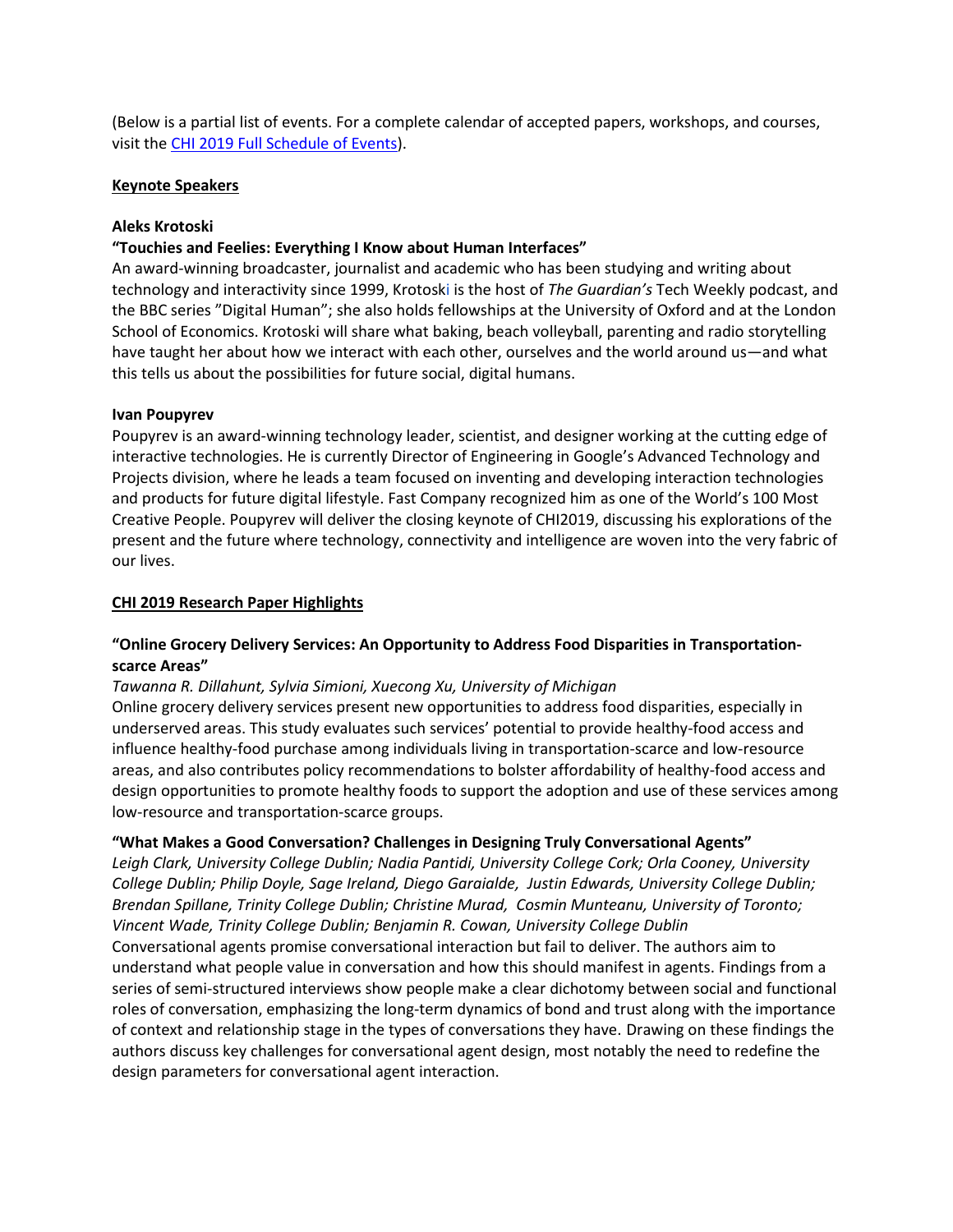# **"Engagement with Mental Health Screening on Mobile Devices: Results from an Antenatal Feasibility Study"**

*Kevin Doherty, Trinity College Dublin; José Marcano-Belisario, Martin Cohn, Nikolaos Mastellos, Imperial College London; Cecily Morrison, Microsoft Research Cambridge; Josip Car, Imperial College London; Gavin Doherty, Trinity College Dublin*

This paper presents the results of the first feasibility study to examine the potential of mobile devices to engage women in antenatal (pre-birth) mental health screenings given that it is estimated that at least 50 percent of perinatal (the period immediately before and after birth) depression (PND) cases go undiagnosed. PDN affects up to 15 percent of women within the United Kingdom and has a lasting impact on a woman's quality of life, birth outcomes and her child's development. Using a mobile application, 254 women attending 14 National Health Service midwifery clinics provided 2,280 momentary and retrospective reports of their wellbeing over a 9-month period, engaging with this technology regardless of age, education, wellbeing, number of children, marital or employment status, or past diagnosis of depression.

# **"'I Feel It Is My Responsibility to Stream': Streaming and Engaging with Intangible Cultural Heritage through Livestreaming"**

# *Zhicong Lu, University of Toronto; Michelle Annett, MishMashMakers; Mingming Fan, University of Toronto; Daniel Wigdor, University of Toronto*

To better understand the practices, opportunities, and challenges inherent in sharing and safeguarding Intangible Cultural Heritage through livestreaming, the authors conducted a qualitative investigation, finding that ICH streamers had altruistic motivations and engaged with viewers using multiple modalities beyond livestreams. The authors also found that livestreaming encouraged real-time interaction and sociality, while non-live, curated videos attracted attention from a broader audience and assisted in the archiving of knowledge, many practices are still in danger of being lost or forgotten forever. With the increased popularity of livestreaming in China, some streamers have begun to use livestreaming to showcase and promote ICH activities.

# **CHI 2019 Workshop Highlights**

# **"With an Eye to the Future: HCI Research and Practice in the Arab World"**

*Ebtisam Alabdulqader, Newcastle University and King Saud University; Shaimaa Lazem, City for Scientific Research and Technology Applications; Soud Nassir, University of Technology Sydney; Mennatallah Saleh, Technical University of Berlin; Sarah Armoush, Newcastle University; Susan Dray, Dray & Associates*

This workshop aims at drawing a roadmap for future HCI research and practice in the Arab world. With Arab and non-Arab researchers and practitioners, the organizers focus on deepening and expanding the discussion on current research trends in the region and envisioning future agenda by reflecting on existing practices and synthesizing published research.

# **"Interacting with Autonomous Vehicles: Learning from other Domains"**

*Alexander Meschtscherjakov, University of Salzburg; Manfred Tscheligi, AIT Austrian Institute of Technology GmbH; Bastian Pfleging, LMU Munich; Shadan Sadeghian, OFFIS Institute for Information Technology; Wendy Ju, Cornell Tech; Philippe Palanque, University of Toulouse; Andreas Riener, Technische Hochschule Ingolstadt; Bilge Mutlu, University of Wisconsin; Andrew Kun, University of New Hampshire*

This workshop aims at research and designs that have been done in areas where humans interact with autonomous systems such as automated vehicles, Human-Robot-Interaction (HRI), aeronautics and